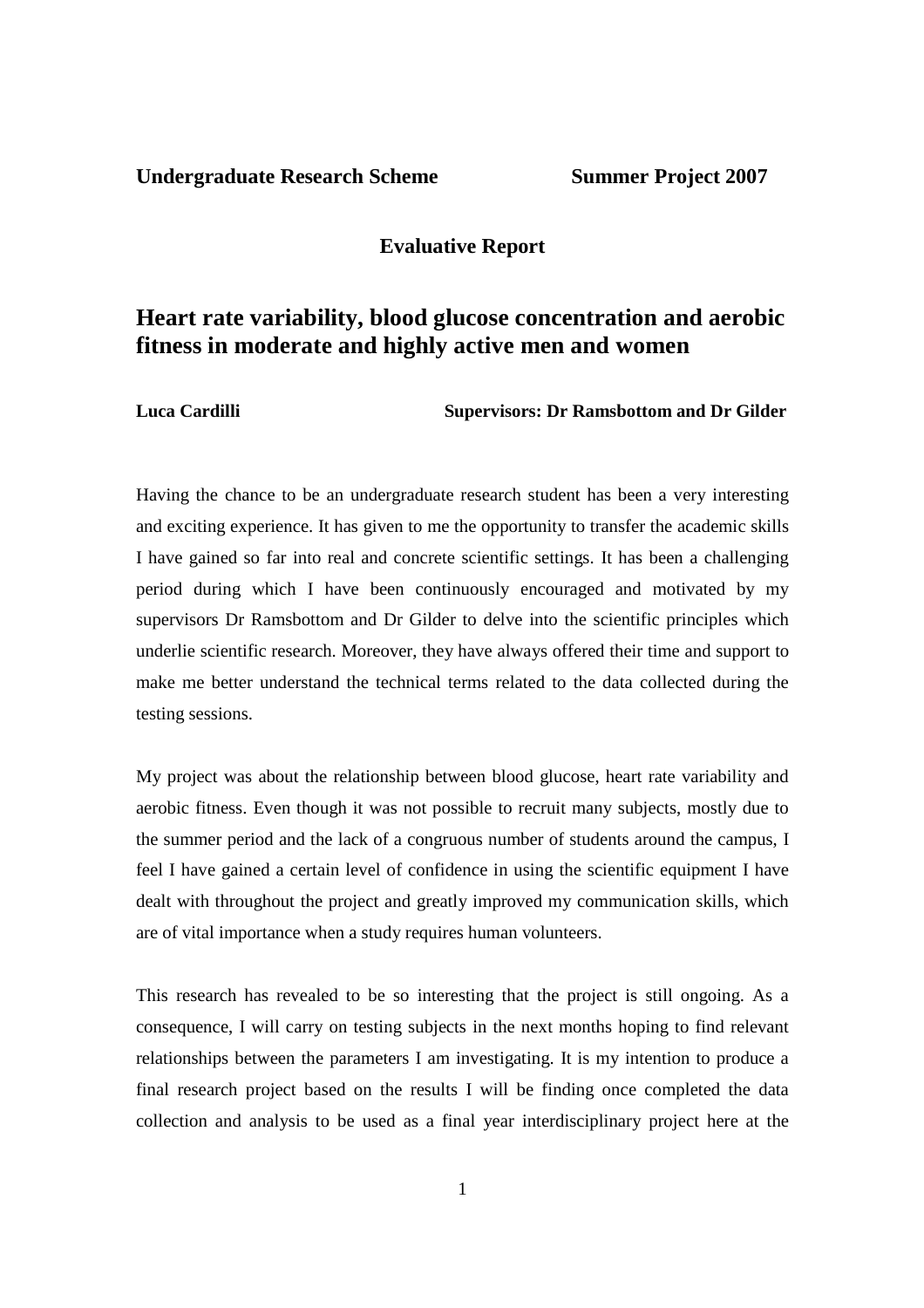Oxford Brookes University and to produce an abstract to be submitted in order to participate at the next BASES (British Association of Sport and Exercise Sciences) Undergraduate Student conference.

My previous experiences as physiotherapist and personal fitness trainer have been of great help during the collection of the data and in giving advice to the subjects who participated in the study on how to improve their lifestyles and fitness levels. However, without the guidance of Dr Ramsbottom who personally supervised me throughout most of the testing sessions it would have not been possible to achieve a good level of practical skills and confidence. Similarly, the technical support of Dr Gilder has revealed to be essential to understand what and the reason why I was taking certain measures instead of others.

This experience has reinforced my opinion that it is not possible to thoroughly understand physiological and scientific principles unless it comes to real practice. Even though I had already participated in several practical classes during those first two years of study here at the Oxford Brookes University, undertaking a real research project from the beginning to the end has been something completely different. I have realised that it takes a huge amount of time to prepare a project and cope with all its aspects, from the initial idea to the discussion of the results obtained. This is especially true when working with humans compared with e.g. bacteria, yeast cells or animals.

One of the more difficult aspects emerged during this experience has been the recruitment of subjects. I had no idea on how difficult it could be looking for human subjects, preparing informative leaflets to attach around the campus and in other strategic places, meeting people and explain them the experimental procedure and trying to involve and make them interested in this study. In addition, another important lesson I have learnt is the importance of following basic ethical procedures before starting to recruit and test human.